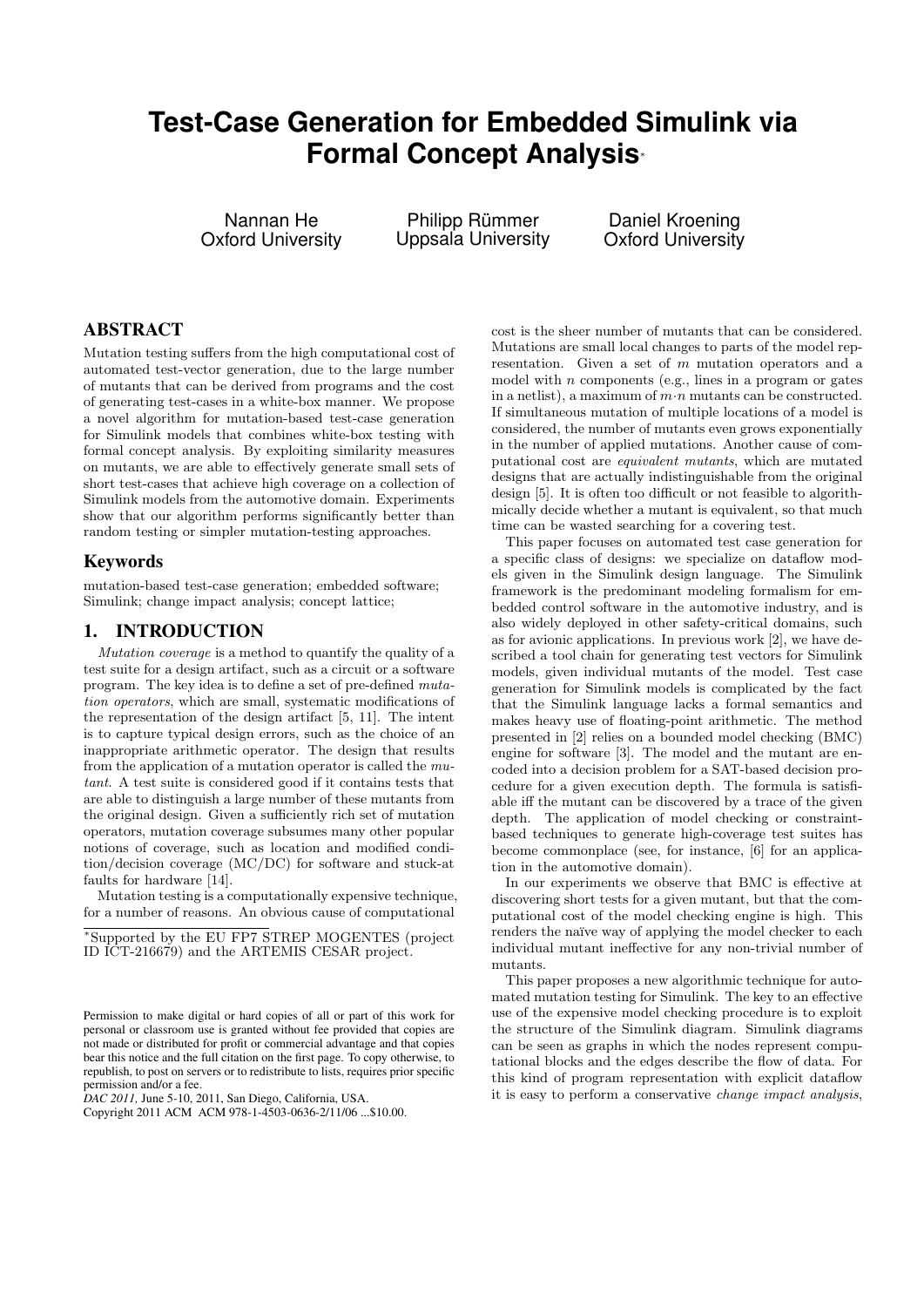i.e., we can compute a (conservative) subset of nodes that can possibly observe any given mutation at low cost. Subsequently, this information can be exploited to analyze a large set of mutants simultaneously with a single call to the model checking engine: on our benchmark set, we have observed a case of 5 (short) tests that are able to detect 108 mutants.

The main contributions of this paper are

- 1. a generic mutation testing framework for Simulink programs that is flexible w.r.t. a number of design decisions, including mutant selection strategies and coverage checks;
- 2. a theoretical and empirical comparison of various instances of the framework using an industrial case study;
- 3. heuristics derived from formal concept analysis that optimize the use of the framework.

#### *Related Work.*

A number of papers report applications of CBMC or similar techniques for generating high-coverage test suites [8, 1, 16]. These implementations are very similar to ours. There are also reports of the use of predicate abstraction in test-vector generation, e.g., using SLAM and Blast. We only consider mutant models with single mutations, whereas other authors also consider combinations of mutations [13]. Ruthruff et al. [15] propose to use mutations to prioritize test-cases to increase a test suite's rate of fault detection. We propose ordering mutants instead of test-cases, to both reduce the TCG cost and minimize the size of test suite.

To the best of our knowledge, there is no previous work on the use of formal concept analysis to support mutation testing. An application of other clustering methods, such as K-means clustering, is described in [9]. Our method has similarities with structural fault collapsing [10], where one representative fault is chosen from a set of faults that are structurally proximal and prove equivalent.

### 2. BACKGROUND

### 2.1 Matlab Simulink

Matlab Simulink is a graphical dataflow language that is commonly used in an industrial context for modeling or implementing control applications. Simulink models consist of a set of blocks that are connected by signals specifying the flow of data. Blocks are taken from pre-defined block libraries (covering generic functions such as addition or logical operators, but also domains like fuzzy logic or network communication) and receive a specific number of input signals from which output signals are computed. Stateful systems are modeled with the help of feedback loops. Models can be structured hierarchically with the help of subsystems, and can be simulated, analyzed, or compiled to code using the Matlab tool-suite and third-party products.

For the purposes of this paper, we only consider timediscrete Simulink models, which means that signals represent (potentially infinite) streams of values governed by a global  $clock.^1$  The semantics of blocks is synchronous in the sense that every block is evaluated and performs exactly one computation step per time unit. As a whole, a Simulink program receives a number of (potentially infinite) streams of

| Acronym     | Description                                                              |
|-------------|--------------------------------------------------------------------------|
| RC          | Replace Constant x with $x + 1$ , $x - 1$ , or 0                         |
| ABS         | Insert absolute value operator                                           |
| UOI         | Insert negation $(-, \neg)$ operator                                     |
| <b>INC</b>  | Add constant value to a signal                                           |
| $_{\rm RR}$ | Swap relational operators $\langle \langle \rangle, \rangle, \rangle, =$ |
| RL          | Swap Boolean operators $\wedge$ and $\vee$                               |

Table 1: Mutations applied to Simulink models



Figure 1: Example of a mutated Simulink model

input values (specified using inports in the Simulink model) and generates a number of output streams (described using outports). Fig. 1 gives an example of a Simulink model.

#### 2.2 Mutation-based test-case generation

In this paper, we consider test-case generation (TCG) strategies for Simulink models built on top of the mutationbased TCG approach defined in [2], which uses bounded model checking techniques to systematically construct testcases. Mutation-based TCG proceeds by injecting syntactic mutations (in this context sometimes also called faults) into a given Simulink model S, generating from S a set M of mutants. The types of mutation operators considered in this paper are given in Table 1. The goal of TCG is to find a set of test-cases (finite sequences of inputs for the models  $S$ ) that kill each of the mutants  $S' \in M$ , which means that the test-case makes the mutant  $S'$  produce outputs that differ from those of the original model  $S$ . The main hypothesis underlying mutation testing is that such test-cases, which are able to detect simple bugs like the injected syntactic mutations, are also useful for finding real, potentially more complicated defects (this is called the coupling effect [5]).

We show an example of a mutated Simulink model in Fig. 1b, illustrating the "Absolute Value" (ABS) mutation operator. Some of the mutations (like ABS) are applied by inserting additional blocks into a diagram, while other mutations replace existing blocks with new blocks.

In the style of bounded model checking [4], both the original model S and each of its mutants  $S' \in M$  can be modeled using transition relations R and R' and formulae I, I' defining the initial states. As in sequential equivalence checking  $[12]$ , observational equivalence of S and S' during the

<sup>&</sup>lt;sup>1</sup>We believe that our results can be generalized to timecontinuous and event-driven diagrams, with appropriate changes to the techniques described in Sect. 4.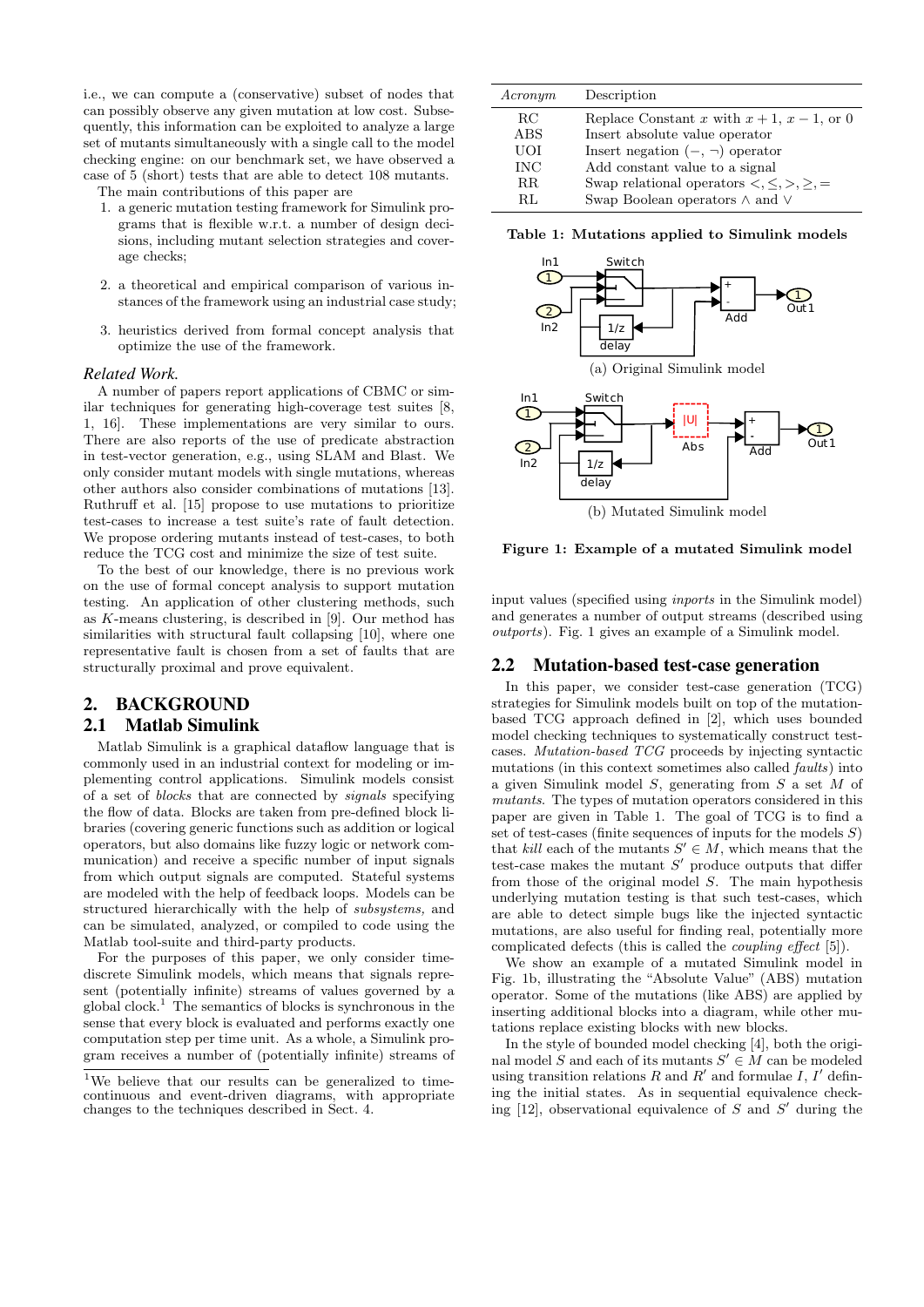first  $k$  computation steps can then be expressed using the following formula:

$$
\begin{array}{c}\n\bigwedge_{i=0}^{k} s_i.i = s'_i.i \quad \wedge I(s_0) \land \bigwedge_{i=0}^{k-1} R(s_i, s_{i+1}) \land \\
\text{equality of all inputs}\n\end{array}
$$
\n
$$
\begin{array}{c}\nI'(s'_0) \land \bigwedge_{i=0}^{k-1} R'(s'_i, s'_{i+1}) \land \bigvee_{i=0}^{k} s_i.o \neq s'_i.o \\
\text{mutant } s'\n\end{array}
$$
\n(1)

Any satisfying assignment for this formula represents two executions of  $S$  and  $S'$  that yield a different output sequence; the projection of the assignment to the inputs corresponds to a test-case. As most Simulink models operate on scalar datatypes such as machine integers or floating-point arithmetic, and therefore have a finite state space, satisfying assignments can be constructed using SAT/SMT-based techniques.

# 3. SIMULINK TCG STRATEGIES

#### 3.1 The TCG procedure

The inherent difficulty of mutation-based TCG is the vast number of mutants that can be generated from real-world programs: this number grows polynomially in the size of the program and the number of considered mutation operators, and exponentially in case multiple mutations are applied simultaneously. The use of efficient subsumption criteria and heuristics is therefore indispensable in any TCG approach. We address this need systematically by defining a TCG framework that can be instantiated using various ordering and subsumption strategies:

| <b>Algorithm 1:</b> The general TCG procedure  |  |                   |  |  |  |  |
|------------------------------------------------|--|-------------------|--|--|--|--|
| <b>Input:</b> A model S and a set M of mutants |  |                   |  |  |  |  |
| <b>Output:</b> A test-suite T for the model S  |  |                   |  |  |  |  |
| $T \leftarrow \emptyset$ :                     |  |                   |  |  |  |  |
| $M_r \leftarrow M$                             |  |                   |  |  |  |  |
| while $M_r \neq \emptyset$ do                  |  |                   |  |  |  |  |
| pick mutant $S' \in M_r$ ;                     |  | $\frac{1}{1}$ (*) |  |  |  |  |
| generate test-case t that kills $S'$ ;         |  | $1/$ (**)         |  |  |  |  |
| $T \leftarrow T \cup \{t\};$                   |  |                   |  |  |  |  |
| $M_r \leftarrow M_r \setminus \{S'\};$         |  |                   |  |  |  |  |
| remove further mutants from $M_r$ ;            |  | $11$ $(***)$      |  |  |  |  |
| end                                            |  |                   |  |  |  |  |
| return $T$ :                                   |  |                   |  |  |  |  |

The procedure is parametric in three respects:

- (\*) Mutants can be selected using different strategies; this is discussed in Sect. 3.2 and 4.
- (\*\*) We use the approach described in Sect. 2.2 to generate test-cases for individual mutants with the help of BMC. More refined methods might consider multiple mutants at the same time, but are beyond the scope of this paper.
- (\*\*\*) With each new test-case, killed mutants can be removed from the set  $M_r$  of remaining mutants. The

most accurate method is to execute each remaining mutant for the new test-case; more efficient (heuristic) approaches are discussed in Sect. 4.2.4.

Note that (\*\*) might fail to generate a test-case killing  $S'$ , leading to an unchanged suite  $T$  in this iteration of the procedure. Since  $S'$  will be removed from  $M_r$ , termination of the procedure is guaranteed also in this case.

The rest of the paper will discuss different choices of (\*), (\*\*), (\*\*\*), with the following objectives:

- O1) Minimize the size of test-suites T.
- O2) Maximize coverage, i.e., find test-suites  $T$  that kill as many mutants in  $M$  as possible.
- O3) Minimize the runtime of the procedure; this primarily means that the main loop of Alg. 1 should be executed as few times as possible.

## 3.2 Simple mutant selection strategies

Mutant selection (\*) aims at selecting those mutants first that yield good test-cases (which are test-cases that kill a large number of mutants), but at the same time should prefer mutants that are not too difficult to kill; otherwise, TCG (\*\*) might consume a lot of time. We propose and evaluate the following "naïve" strategies to this end:

#### *3.2.1 Random mutant selection*

As baseline approach, mutants can be picked randomly from  $M_r$  in  $(*)$ .

#### *3.2.2 Mutations close to observation points (MCTO)*

Naturally, mutations close to the outports of a Simulink model are easy to kill by test-cases, because the effects of the mutation are likely to be carried through to the outports. Given a Simulink model S with outports  $O_1, \ldots, O_n$ , and a location l in S, we can compute the lengths  $d_1(l), \ldots, d_n(l)$ of shortest paths from l to  $O_1, \ldots, O_n$ , respectively. This induces the *observation distance* order  $\preceq_{\text{od}}$  on model locations

$$
l \preceq_{\text{od}} l' \equiv \{d_1(l), \ldots, d_n(l)\} \preceq_{\text{ms}} \{d_1(l'), \ldots, d_n(l')\}
$$

where the order  $\prec_{\text{ms}}$  on multisets of integers is defined by

$$
\begin{aligned} \{\!\!\{\alpha_1,\ldots,\alpha_k\}\!\!\} &\leq_{\text{ms}} \{\!\!\{\beta_1,\ldots,\beta_m\}\!\!\} \\ &\equiv \langle \alpha_1,\ldots,\alpha_k \rangle \leq_{\text{lex}} \langle \beta_1,\ldots,\beta_m \rangle \end{aligned}
$$

with  $\alpha_1 \leq \cdots \leq \alpha_k$ ,  $\beta_1 \leq \cdots \leq \beta_m$ , and  $\preceq_{\text{lex}}$  is the lexicographic order of tuples of integers.

The MCTO strategy for (\*) will randomly pick one of the mutants in  $M_r$  for which the location of the injected mutation is minimal in the  $\preceq_{\text{od}}$  order.

#### *3.2.3 Mutations far from observation points (MFFO)*

Inverting MCTO, the MFFO strategy will randomly pick mutants for which the location of the applied mutation is maximal in the observation distance order  $\preceq_{\text{od}}$ . This means that mutations far away from outports are preferred. Such mutants are normally harder to kill than mutants obtained through mutations close to the observation points, but individual test-cases resulting from MFFO might be more useful than those from MCTO: since MFFO test-cases guarantee that the modified signal is passed through a large part of the model under test, it is more likely that also other mutations become observable. Similarly, following the coupling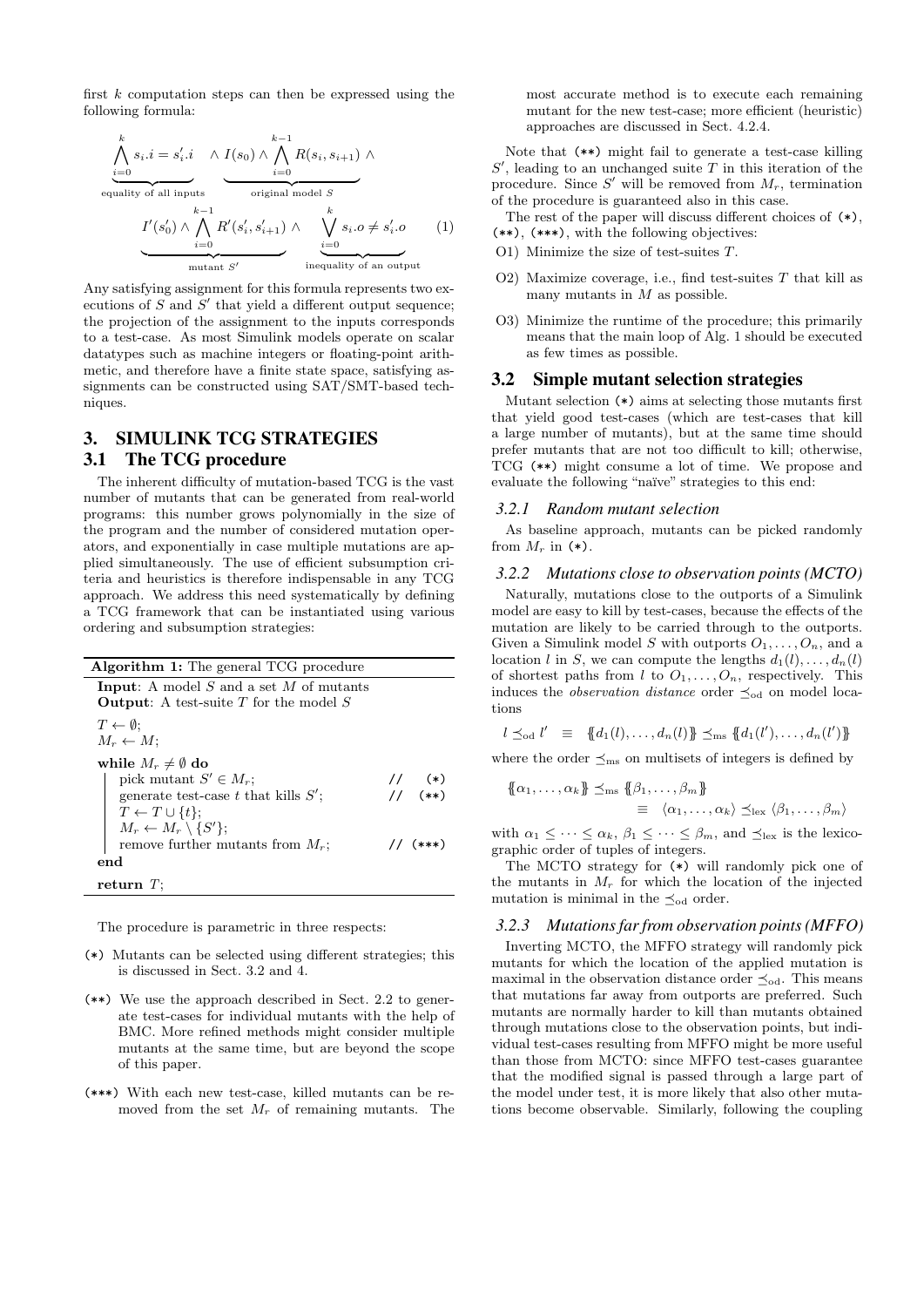hypothesis, we can argue that MFFO mutations correspond to deeper or more intricate bugs in a design.

# 4. APPLYING CONCEPT ANALYSIS

# 4.1 Overview of formal concept analysis

Formal concept analysis (FCA) [7] is a means of categorizing objects based on attributes, making it possible to systematically identify similarities and differences by constructing a hierarchy of object groups. In the context of TCG, FCA can be used to cluster and order mutants, and thus drive the steps (\*) and (\*\*\*) of Alg. 1. On the most abstract level, FCA is applied to contexts  $(O, A, I)$  consisting of a set O of objects (in our case, mutants), a set A of attributes, and a binary relation  $I \subseteq O \times A$  between objects and attributes. A *concept* is a pair of sets  $(X, Y)$  satisfying the following equations:

$$
X = \{ o \in O \mid \forall a \in Y : (o, a) \in I \}
$$
 (2)

$$
Y = \{ a \in A \mid \forall o \in X : (o, a) \in I \} .
$$
 (3)

 $X$  is called the *extent* of the concept, while  $Y$  is called the intent.



Figure 2: Example of a concept lattice

Concepts can be compared using the partial order  $\leq$  defined by

$$
(X,Y) \le (X',Y') \equiv X \subseteq X'
$$

which gives the set of all concepts over a context  $(O, A, I)$ the (uniquely defined) structure of a complete lattice. Note that the inclusions  $X \subseteq X'$  and  $Y' \subseteq Y$  are equivalent.

Fig. 2 gives an example context and the resulting concept lattice. The top concept represents the set of all objects (and the set of attributes common to all objects), and the bottom concept the set of all attributes (and the set of objects that possess all attributes).

#### 4.2 Clustering mutants using concept lattices

To analyze interdependencies in a set M of mutants of a Simulink model  $S$ , we consider the concept lattices generated by contexts  $(M, A, I)$ . The goal is to group together those mutants that behave similarly with respect to testing; by "similar," we mean that the mutants are likely to be killed by the same test-cases. This kind of clustering can be achieved by selecting a set A of attributes representing testing-relevant properties of mutants, e.g., the mutation operator or the mutated location in S.

#### *4.2.1 Perfect clustering*

To illustrate this approach, we describe (theoretically) the perfect concept lattice for clustering mutants. Because this perfect lattice is too expensive or impossible to compute, it will later be approximated using coarser sets of attributes.

For perfect clustering, we define the attributes A to be the (usually infinite) set of input sequences that the model  $S$  can receive:<sup>2</sup>

$$
A_{\text{Inp}} = (IP \to \mathcal{D})^*
$$

Here,  $IP$  represents the set of all inports of  $S$ , and  $D$  the data domain from which inputs are taken. The relationship between mutants and attributes is defined by:

$$
I_{\text{Inp}} = \{ (S', a) \in M \times A_{\text{Inp}} \mid a \text{ kills } S' \}
$$

The concepts generated by the context  $(M, A_{\text{Inp}}, I_{\text{Inp}})$  group together exactly those mutants that are killed by the same model inputs, and are thus useful for selecting inputs representing good test-cases. Clearly, if the top concept of the resulting concept lattice happens to have a non-empty intent, any input taken from the intent is an "optimal" testcase that kills all mutants in M. If the intent of the top concept is empty, no single test-case suffices, but we can still extract test-cases killing many mutants simultaneously from the maximal concepts with non-empty intent.

#### *4.2.2 Approximative clustering*

The concept lattice described in the previous paragraphs can obviously not be computed in practice, but it can be approximated in order to achieve a similar classification of mutants. The resulting lattices can be traversed in various ways in order to implement steps (\*) and (\*\*\*) of Alg. 1.

In the scope of this paper, we concentrate on concepts classifying mutations according to their cone of influence in the Simulink model  $S$  (the set of blocks that values originating from the mutation can reach). This follows the hypothesis that mutations applied to similar locations in S are likely to be killed by the same test-cases:

$$
A_{\text{Blk}} = \{a \mid a \text{ is a block in } S\} \tag{4}
$$

$$
I_{\text{Blk}} = \left\{ (S', a) \mid \begin{array}{c} a \text{ is reachable from the} \\ \text{mutated location in } S' \end{array} \right\} \tag{5}
$$

Concepts  $(X, Y)$  resulting from the context  $(M, A_{\text{Blk}}, I_{\text{Blk}})$ represent mutants  $X$  whose mutations share the influenced blocks  $Y$ . Concepts near the bottom element of the lattice correspond to mutations in close proximity and with large cone of influence, while concepts close to the top might also combine distant mutations.

The definition of  $(M, A_{\text{Blk}}, I_{\text{Blk}})$  can be refined in various ways, e.g. by 1. only considering certain classes of blocks in (4), for instance only relational operators; 2. disallowing to follow feedback connections (crossing unit-delay blocks) when checking reachability in  $(5)$ ; or 3. checking reachability not in the original model  $S$ , but in a k-fold unwinding of  $S$ . The generality of concept lattices gives rise to a systematic and very flexible method of analyzing sets of mutants.

#### *4.2.3 Mutant selection using concept lattices*

Given a concept lattice over mutants like the one defined in the previous section, step (\*) of Alg. 1 can be implemented through traversal of the lattice, picking mutants from the visited concepts. Since mutants may occur in many

<sup>&</sup>lt;sup>2</sup>For any set X, the expression  $X^*$  denotes the set of finite sequences of X-values.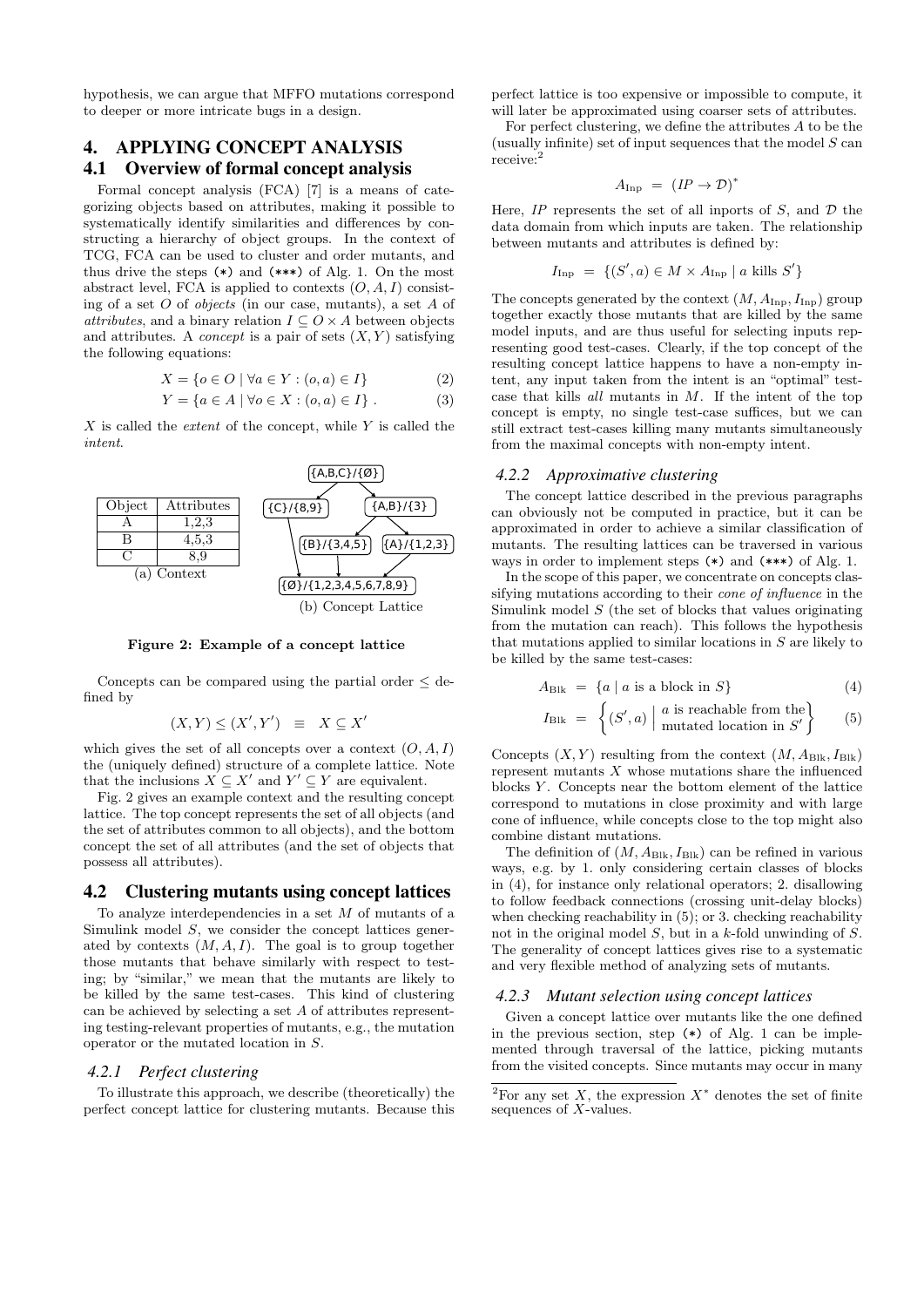concepts of the lattice, it is meaningful to restrict this selection to mutants that are specific for a chosen concept and do not occur in any sub-concepts:

$$
N(X,Y) = \left\{ S' \in X \mid \begin{matrix} S' \notin X' \text{ for all concepts } (X',Y')\\ \text{with } (X',Y') < (X,Y) \end{matrix} \right\}
$$

The set  $N(X, Y)$  contains the mutants that occur in  $(X, Y)$ , but not in any concept underneath  $(X, Y)$ ; intuitively, mutants in  $N(X, Y)$  are those whose set of attributes coincides (or almost coincides) with the set  $Y$ . For the lattice in Fig. 2, for instance, we obtain  $N({A, B, C}, \emptyset) = \emptyset$  and  $N({C}, {8, 9}) = {C}.$ 

To traverse the lattice over mutants, we can choose a linear order  $(X_1, Y_1), \ldots, (X_n, Y_n)$  of the concepts in the lattice and implement (\*) as:

pick  $S' \in N(X_i, Y_i) \cap M_r$ , where  $i \in \{1, \ldots, n\}$ is minimal such that  $N(X_i, Y_i) \cap M_r \neq \emptyset;$ 

In our experiments, we consider four traversal orderings:

- 1. Top-down breadth-first: the order  $C_1, \ldots, C_n$  determined by the distance of concepts from the top concept in the lattice.
- 2. Top-down depth-first: similarly, orders  $C_1, \ldots, C_n$  determined by depth-first traversal of the lattice, starting from the top element.
- 3. Bottom-up breadth-first: the order given by the distance from the bottom element.
- 4. Bottom-up depth-first: the order given by depth-first traversal, starting from the bottom element.

It can be observed that the top-down strategies have similarity with MCTO from Sect. 3.2, while bottom-up strategies correspond to MFFO.

#### *4.2.4 Mutant elimination using concept lattices*

Besides ordering mutants, concept lattices can also be used to predict the outcome of the TCG process in Sect. 2.2 for a given mutant, thus making it possible to optimize step (\*\*\*) in Alg. 1. This can be useful in two ways:

- If TCG has failed for one or for a small number of mutants selected from a concept  $(X, Y)$ , it can be meaningful to ignore all mutants in  $X$ <sup>3</sup>
- Vice versa, once a test-case has been generated for a mutant of the concept  $(X, Y)$ , it can be meaningful to simply skip all further mutants in  $X$ , since it is likely that they are also killed by the new test-case.

In both scenarios, some amount of precision is traded off for performance, since predictions for further mutants of the selected concepts might be wrong. We quantify the loss of precision and the performance gains in Sect. 5. Both optimizations lead to the following implementation of step (\*\*\*):

//  $(X, Y)$  is the concept selected in  $(*)$  $M_r \leftarrow M_r \setminus X;$ identify further killed mutants in  $M_r$  by simulation;

| Benchmark      |   |   |     | $\#In \#Out \#Blks \#B-Blk \#Concepts$ |    |
|----------------|---|---|-----|----------------------------------------|----|
| CalcOffset     | 3 | 2 | 70  | 9                                      | 12 |
| Decision       | 9 | 3 | 80  | 12                                     | 18 |
| Safety         | 5 |   | 46  | 8                                      | 10 |
| LocRecog       | 3 | З | 57  | 12                                     | 19 |
| Sac            | 4 | З | 250 | 36                                     | 31 |
| Quadratic      | 3 | З | 20  | 3                                      | 6  |
| t-Sac-Safety   | 6 | 4 | 235 | 45                                     | 37 |
| t-Sac-Safety-i |   |   | 233 | 43                                     | 37 |

Table 2: Benchmark Characteristics

# 5. EXPERIMENTAL EVALUATION

We have implemented the test case generation algorithm and the mutant selection strategies described above. We use some of the tools presented in [2], namely a translator from Simulink to C, as well as the SAT-based bounded model checker CBMC.<sup>4</sup> This is combined with a mutation injection tool directly operating on Simulink models, as well as an implementation of the overall TCG procedure from Alg. 1. The computation of concept lattices is done using the ColibriConcepts<sup>5</sup> tool. All experiments are performed on a machine with a 3 GHz Intel Xeon CPU and 48 GB of memory running Linux.

Our experiments were conducted on eight Simulink models. For each model, we inject detectable and undetectable mutants. The benchmark named "Quadratic" is from [17]. The other benchmarks are extracted from Simulink models of embedded software provided by Ford. They contain control functions to implement steering anti catch-up. Table 2 summarizes some basic features of the models:  $#In$ and  $\#Out$  denote the number of inputs and outputs, respectively, and  $#Blks$  is the number of blocks. The column  $#B-Blk$  gives the number of *branching blocks* in the model: when approximating the impact of each mutant, our tool focuses on certain types of blocks in the cone of influence of the mutation.<sup>6</sup> The rightmost column gives the number of concepts in the lattice using the traversal orderings 1) and 3) from Sec. 4.2. All but t-Sac-Safety-i use single precision floating-point arithmetic; the benchmark t-Sac-Safety-i is t-Sac-Safety rewritten to use integer arithmetic.

The runtime of each single TCG is limited to 20 minutes; the total time for a particular strategy is limited to five hours. The results are summarized in Table 3. The first column gives the name of the benchmark and the second the number of relevant mutants. The remaining columns present the results of applying the TCG algorithm to the benchmark using a particular selection heuristic. The columns "Cov" give the number of mutants covered and the columns "tc" give the number of test-cases required for this coverage. "Cov" marked with '\*' represents the corresponding TCG procedure times out. The columns represent, respectively: top-down breadth-first traversal of the concept lattice, as in Sect. 4.2.3 ( $Top-D$ ); bottom-up breadth-first traversal

<sup>3</sup>The TCG process can fail either because the mutant is in fact not observable, because of incompleteness of the TCG method, or simply because a timeout occurred. In each case, it is likely that TCG will also fail for other mutants in the same concept, so that a significant amount of time can be saved by skipping those mutants.

 ${}^4\mathrm{Available}$  at  $\texttt{http://www.cprover.org/cover/.}$ 

<sup>5</sup> http://code.google.com/p/colibri-concepts/

 ${}^{6}$ These are the blocks *LogicOperator*, *MinMax*, *Multi*portSwitch, RelationalOperator, Saturation, Switch, and Signum. These block types are those typically considered for branch coverage by commercial tools for testing Simulink models, such as Reactis Tester.